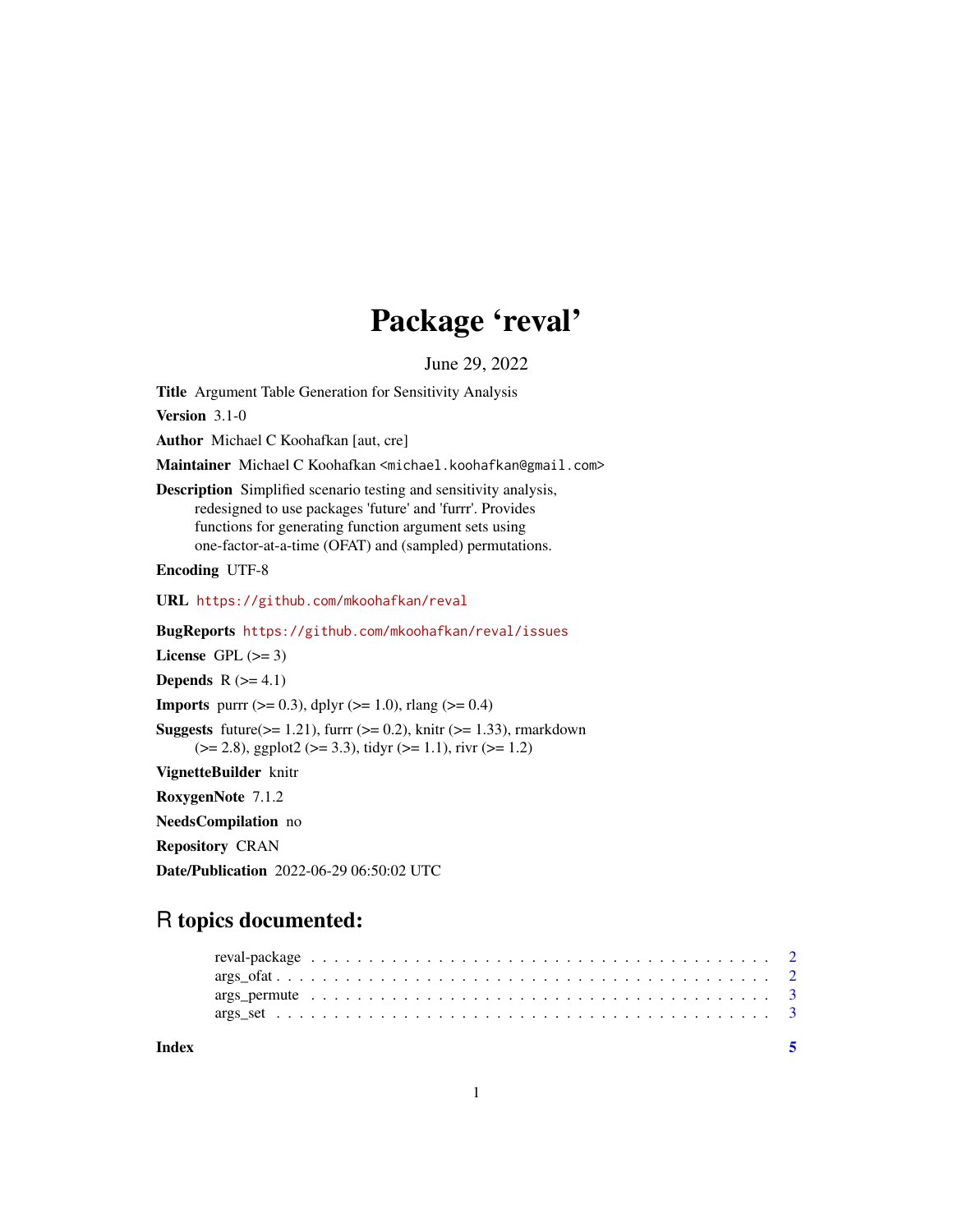<span id="page-1-0"></span>

#### Description

This package provides functions to generate argument tables for scenario testing and sensitivity analysis with R.

args\_ofat *One Factor At a Time Argument Set*

#### Description

Generate an argument table based on OFAT.

#### Usage

args\_ofat(...)

#### Arguments

... Named arguments to a function.

#### Value

A tibble of argument combinations.

#### Examples

 $args_ofat(x = 1:5, y = 1:3)$  $args_ofat(x = 1:3, y = 1:3, z = 1:3)$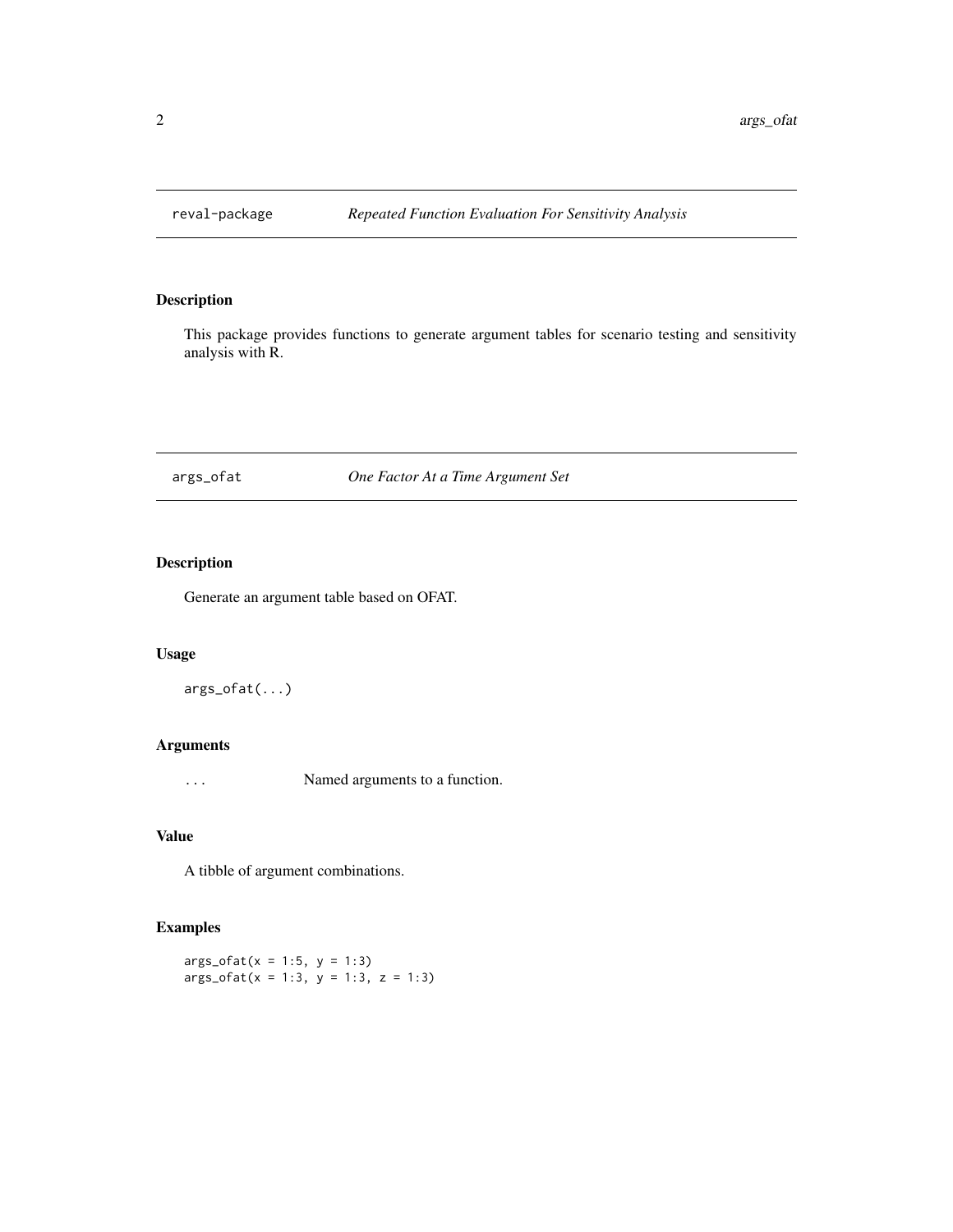<span id="page-2-0"></span>

#### Description

Generate an argument table based on permutations.

#### Usage

args\_permute(..., .n)

#### Arguments

| $\cdot$ $\cdot$ $\cdot$ | Named arguments to a function.                                             |
|-------------------------|----------------------------------------------------------------------------|
| . n                     | the number of argument permutations to evaluate (sampling without replace- |
|                         | ment). If missing, all possible permutations are returned.                 |

#### Value

A tibble of argument combinations.

#### Examples

 $args\_permute(x = 1:5, y = 1:2)$  $args\_permute(x = 1:10, y = 1:10, z = 1:10, .n = 10)$ 

args\_set *Argument Set*

#### Description

Generate an argument table from a set of arguments, following the standard rules for vector recycling in R.

#### Usage

args\_set(...)

#### Arguments

... Named arguments to a function.

#### Value

A tibble of argument combinations.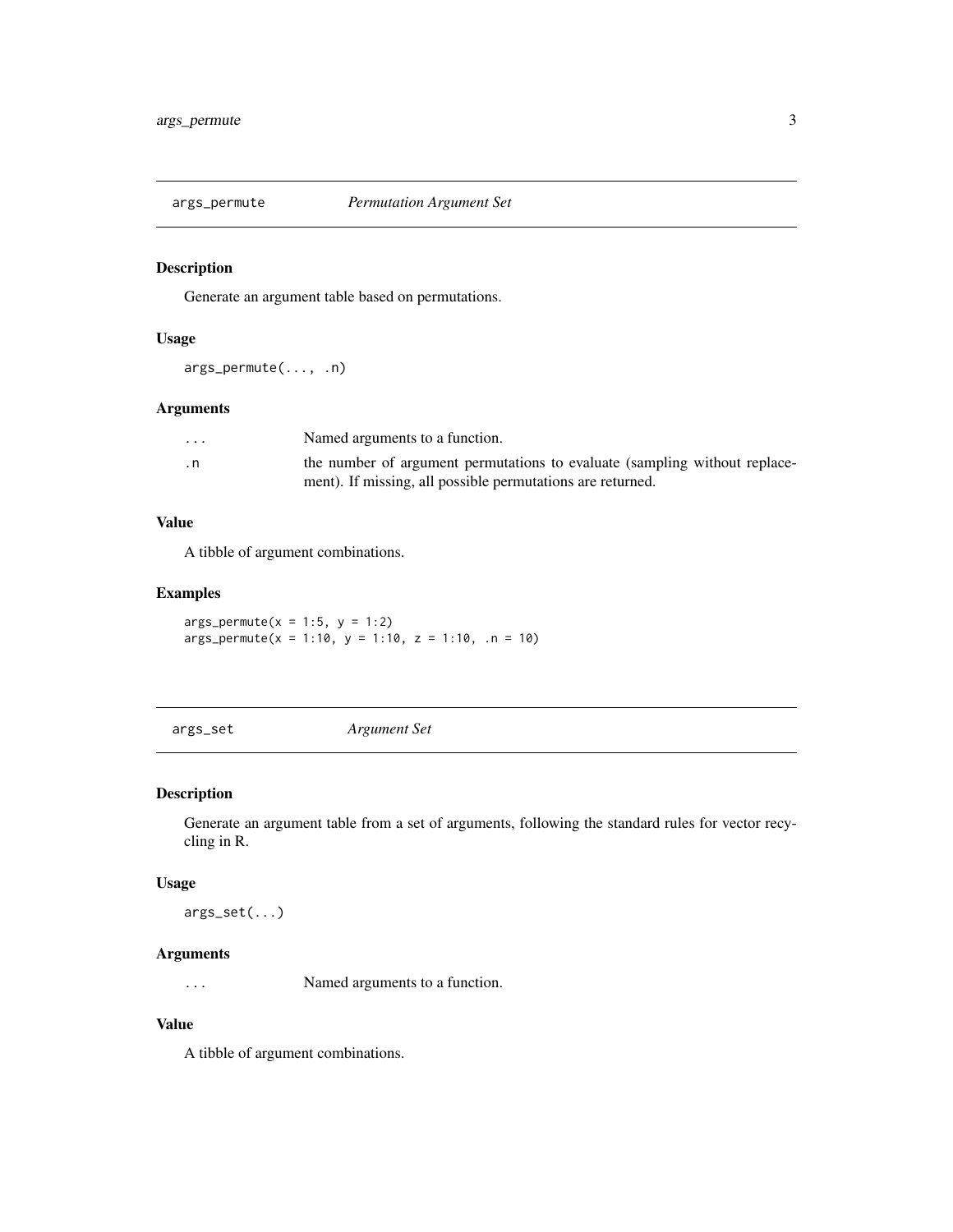#### Examples

```
args_set(x = 1:10, y = 1:10)args_set(x = 1:10, y = 1:5, z = 1:2)# mismatched argument lengths will generate a warning
## Not run:
args_set(x = 1:10, y = 1:3)
```
## End(Not run)